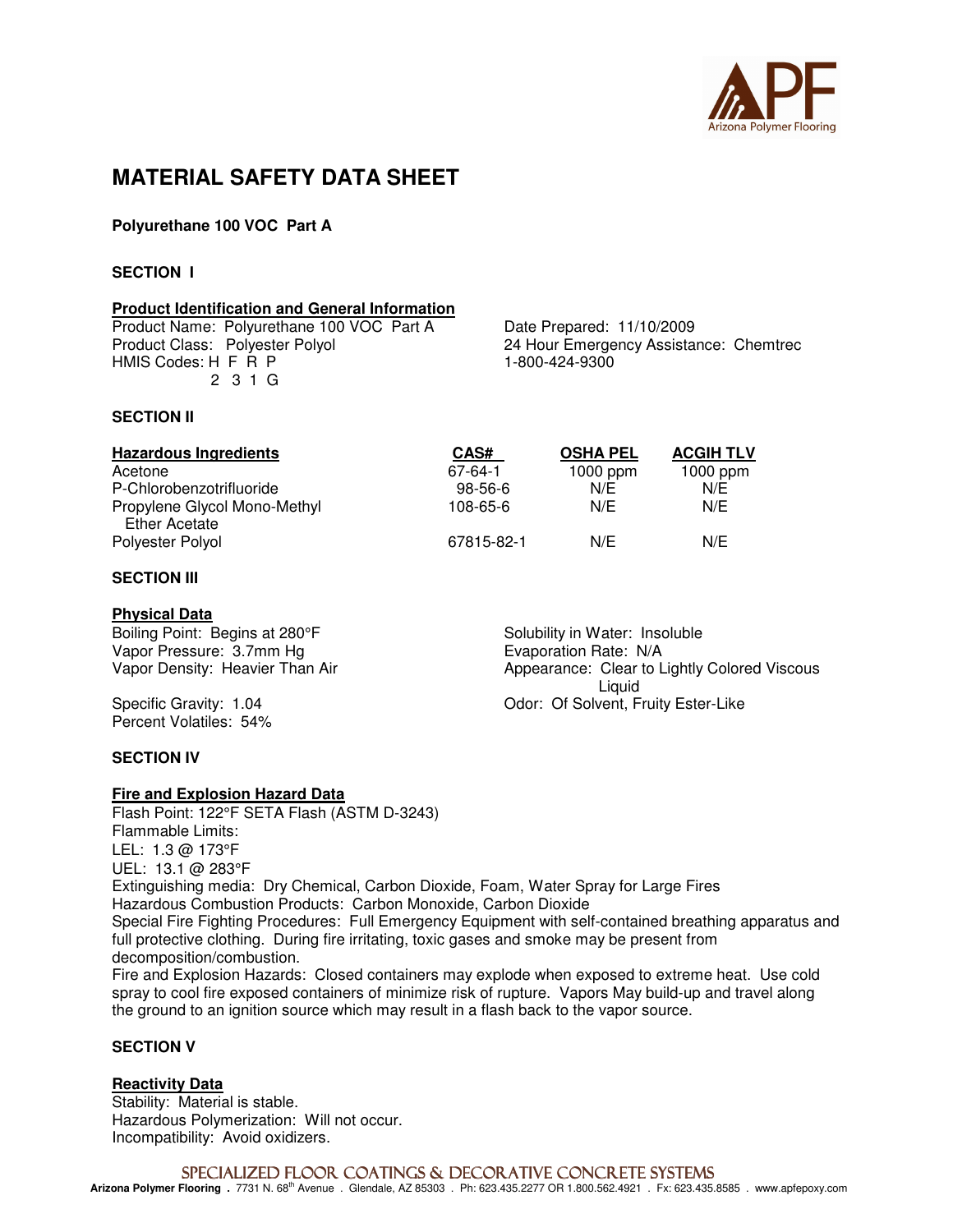# **SECTION VI**

## **Health Hazard Data**

Primary Route of Entry: Inhalation, Skin Contact, Eye

Eye Contact: Contact is severely irritating and can cause pain, tearing, redness and swelling. If left untreated, corneal damage can occur. Injury is slow to heal, but damage is usually reversible.

Skin Contact: Repeated or prolonged exposure may result in dry, defatted or cracked skin. Dermatitis and skin rash may occur. May penetrate skin.

Inhalation: Vapors are irritating to eyes, nose, throat and respiratory tract resulting in itchy eyes, dryness of the throat and tightness of the chest. Other possible symptoms include headache, nausea, narcosis, fatigue and loss of appetite.

Ingestion: Can result in the irritation of the digestive tract. Symptoms include sore throat, abdominal pain, nausea, vomiting and diarrhea.

### **SECTION VII**

### **First Aid**

Eye Contact: Flush with water for 15 minutes.

Skin Contact: Remove contaminated clothing and wash affected areas with soap and water. Wash contaminated clothing before reuse.

Ingestion: Do not induce vomiting. Do not give anything by mouth to an unconscious person. Seek medical attention.

Inhalation: Move to an area free from further exposure. Administer oxygen or artificial respiration as needed. Seek medical attention.

## **SECTION VIII**

### **Special Protection Information**

Respiratory Protection: A respirator approved for use in organic vapor containing environments. Ventilation: Local exhaust ventilation is recommended.

Eye Protection: Liquid chemical goggles or full-face shield.

Skin Protection: Permeation resistant gloves (Butyl rubber or Nitrile rubber). Wear long sleeved and legged garments.

# **SECTION IX**

### **Spill or Leak Procedures**

Steps to be taken if material is released or spilled: Remove all sources of ignition. Ventilate area. Equip clean-up crew with appropriate protective gear. Dike spilled material and control further spillage if possible. Cover spill with absorbent material. Collect material in open containers. Flush spill area with water.

Waste Disposal Method: Waste disposal must be in accordance with federal, state and local regulations. Empty containers must be handled with care due to product residue and combustible solvent vapors.

# **SECTION X**

# **Shipping Data**

D.O.T. Shipping Name: Paint Related Material Technical Shipping Name: Polyester Resin contains Propylene Glycol Monomethyl Ether Acetate D.O.T. Hazard Class: Flammable UN/NA Number: UN1263 Reportable Quantity: None D.O.T. Labels Required: Flammable Freight Class: 55 **ICAO/IATA (Air)** Proper Shipping Name: Paint Related Material Hazard Class Division Number: 3 UN 1263 Subsidiary Risk: None

Packing Group: III Hazard Label: Flammable Liquid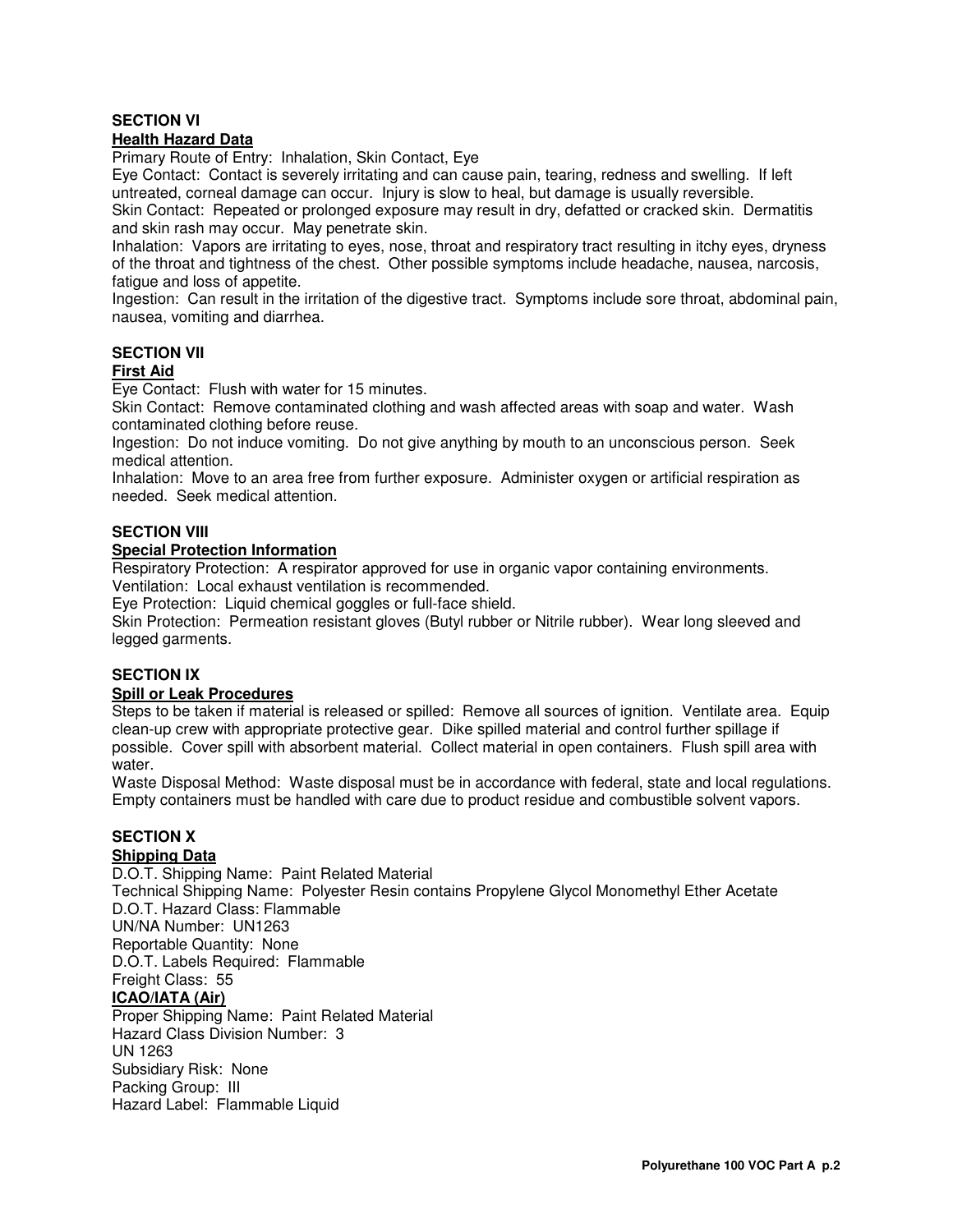

# **MATERIAL SAFETY DATA SHEET**

**Polyurethane 100 VOC Part "B"** 

### **SECTION I**

#### **Product Identification and General Information**

Product Name: Polyurethane 100 VOC Part B Date Prepared: 11/10/2009<br>Product Class: Isocyanate Solution 24 Hour Emergency Assista HMIS Codes: H F R P 1-800-424-9300 2 3 1 G

24 Hour Emergency Assistance: Chemtrec

### **SECTION II**

| <b>Hazardous Ingredients</b>              | Percent | CAS#       | <b>OSHA PEL</b> | <b>ACGIH TLV</b> |
|-------------------------------------------|---------|------------|-----------------|------------------|
| P-Chlorobenzotrifluoride                  | $5-15$  | 98-56-6    | N/E             | N/E              |
| Homopolymer of Hexamethylene Diisocyanate | 85-95   | 28182-81-2 | N/E             | N/E              |

### **SECTION III**

#### **Physical Data**

Vapor Pressure: 3.7mm Hg<br>
Vapor Density: Heavier Than Air **Example 2.1 September 2.1 Appearance: Pale Yello** Percent Volatiles: 5-15

Boiling Point: Begins at 280°F Solubility in Water: Insoluble, but reacts slowly Vapor Density: Heavier Than Air Appearance: Pale Yellow Clear Liquid Odor: Of Solvent, Fruity Ester-Like

### **SECTION IV**

### **Fire and Explosion Hazard Data**

Flash Point: 122°F SETA Flash (ASTM D-3243) Flammable Limits: LEL: 1.3 @ 173°F UEL: 13.1 @ 283°F Extinguishing media: Foam, Dry Chemical, Carbon Dioxide. Do Not Use Water. Hazardous Combustion Products: Oxides of Carbon and Nitrogen. Special Fire Fighting Procedures: Firefighters should wear full emergency equipment with self-contained breathing apparatus. During fires irritating, toxic gases and smoke may be present from decomposition/combustion products. Fire and Explosion Hazards: Product will burn under fire conditions. Toxic, corrosive fumes may be emitted.

### **SECTION V**

# **Reactivity Data**

Stability: Stable Hazardous Polymerization: Will not occur. Incompatibility: Water, strong bases, strong acids, strong oxidizing agents and amines.

SPECIALIZED FLOOR COATINGS & DECORATIVE CONCRETE SYSTEMS